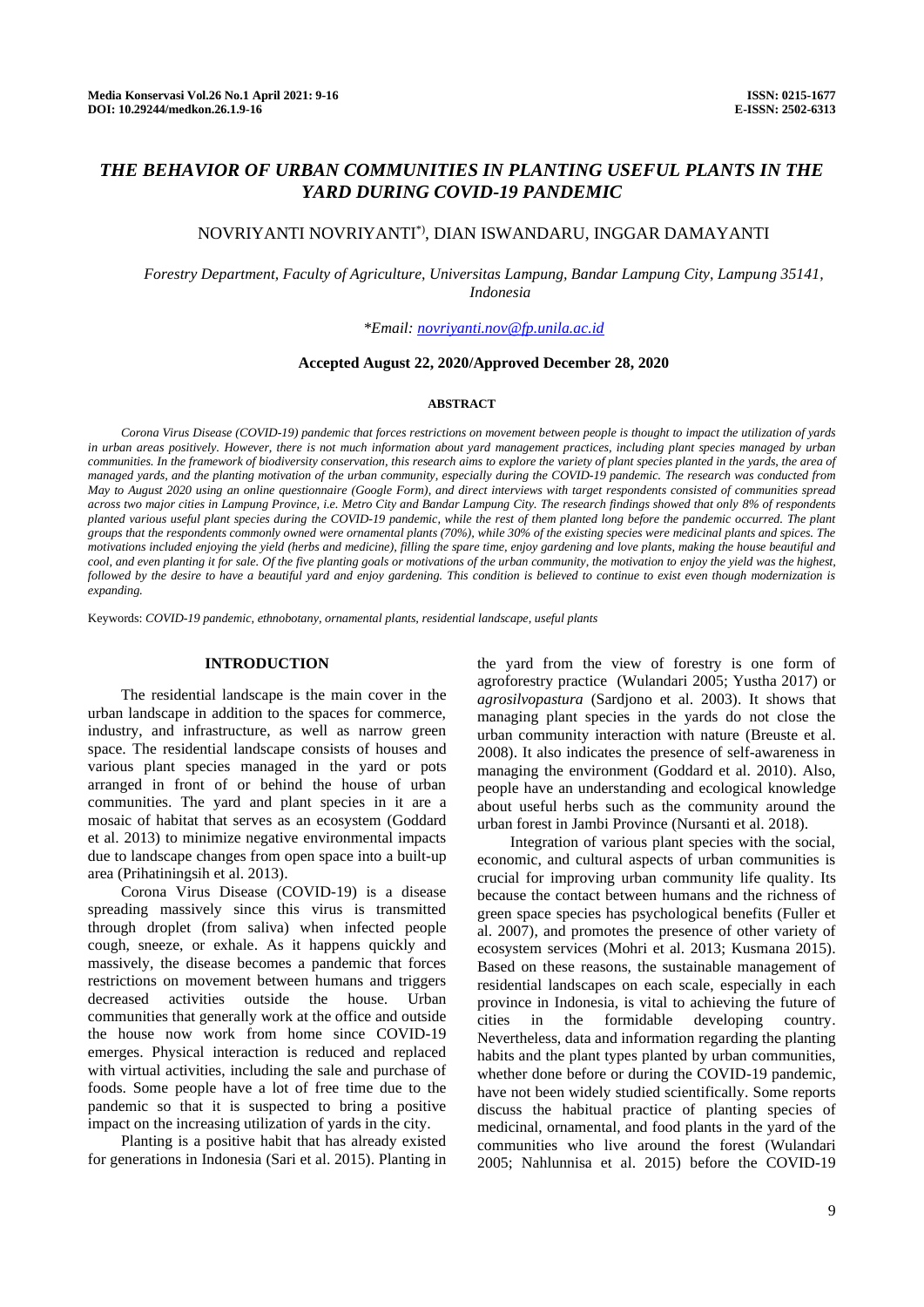pandemic. The studies also found in the villages that are closely related to the utilization of plant (Sari et al. 2015; Lais et al. 2017; Sugito et al. 2017; Yustha 2017; Rosdiana and Sugiarti 2018) before the onset of COVID-19 pandemic. Based on this matter, it is necessary to study several aspects, including the variation of the plant species planted in the yard, yard managed area, and planting motivation of the urban communities, especially during the COVID-19 pandemic. Data on types of plant managed by the urban communities in their yards are needed to redevelop awareness of the traditional knowledge that is useful in the future. Besides, this research is expected to support the Government of Indonesia, mainly the Government of Lampung Province, to be part of National Strategic Research through the biodiversity variation data that can be used as the follow-up material to prevent biodiversity loss.

### **RESEARCH METHOD**

The research was carried out during the COVID-19 pandemic from May to August 2020 in Bandar Lampung City (5º23'28"S, 105º15'59"W) and Metro City (5º6'47"S, 105º18'28"W) (Figure 1). The two locations are the dense population municipality in Lampung Province; however, both have land cover classified as green and have many yards based on the preliminary survey.

This research is interdisciplinary research that uses and develops a mixed method that combines an online questionnaire (Google Form platform) with direct interviews to the respondents along with the ecological survey of the house yard. The direct interviews were conducted by applying strict protocols of COVID-19. Each family could only be represented by one respondent. The respondents to be studied were randomly determined using the Google Form platform with the criteria of domiciled in Bandar Lampung City and willing to fill the questionnaire provided on the home page. The respondents who were interviewed directly were determined based on the ownership of the yard without limitation of the yard area. Given the pandemic condition that limited the communitys' movement, the respondents' willingness became one of the most important things because only a few respondents were willing to be interviewed. With the limitation of the willingness, then the respondents in each sub-district were determined to be 10-13 people. The total number of respondents of this research were 275 people. Total respondents of Bandar Lampung City were 208 people representing 20 sub-districts, while 67 respondents from 5 sub districts represented metro City.

The yard includes green open space and the Indonesian traditional garden house model, which is fostered and managed by the households. Mitchell and Hanstad (2004) make several yard characteristics as

follows, 1) it is located near residence; 2) has a high diversity of plant types; 3) the production yields become additional food and income; and 4) occupies a relatively small/narrow area. Based on these characteristics, the research data were classified into three, i.e.: 1) plant types managed by the communities independently in the residential landscape, 2) area of the yard or the remnant land planted by plant species, and 3) motivation consists of reason for planting a specific plant species, is there any purpose to support biodiversity conservation, meet the subsistence needs, enjoy the free time or any other purposes; since when such practices occur in the community; and knowledge about the usefulness of each plant species, both in the yard and those that are not planted.

The data obtained were analyzed using descriptive statistics. Data regarding the area of the yard were classified by assessing the data distribution statistically. Then the results of frequency distribution analysis were presented in illustration of table or figure.

## **RESULT AND DISCUSSION**

### **1. Variation of Useful Plant Species in the Yard of Urban Communities Based on Planting Time**

The plant is one of the forest components that has many benefits, such as as a source of energy-rich foods. The plant also serves as the growth factor of a healthy body because it contains vitamins and other various essential substances for the body (van Holthoon 1999). During the COVID-19 pandemic, the people's immune system should be strong, while the public should bear up with the restrictions on movement and keep staying at home. One of the efforts to keep moving is to carry out planting activity around the house. Planting various species of plants in the living environment has positive impacts on health and subsistence food provision.

The results showed that only 8% of people were planting to fill their spare time during the COVID-19 pandemic (Figure 2). These findings mean that at least 1 of 5 people in the city utilized his/her spare time to plant various plant species in the yard during COVID-19. Urban communities have various species of plants in the yard before the pandemic happened. The yard is a mosaic of urban green open space that consists of a mixture of cultivated plants such as vegetables, fruits, plantation, spices, and medicinal plants (toga) (Galhena et al. 2013). However, the analysis results showed that plant species widely planted by the communities both before and during the COVID-19 pandemic was an ornamental plant. These ornamental plants mostly filled the yard of urban communities compared with medicinal plants, spices, and vegetables (Figure 3). Plant species planted in the yard of the urban community since the COVID-19 pandemic can be seen in Table 1.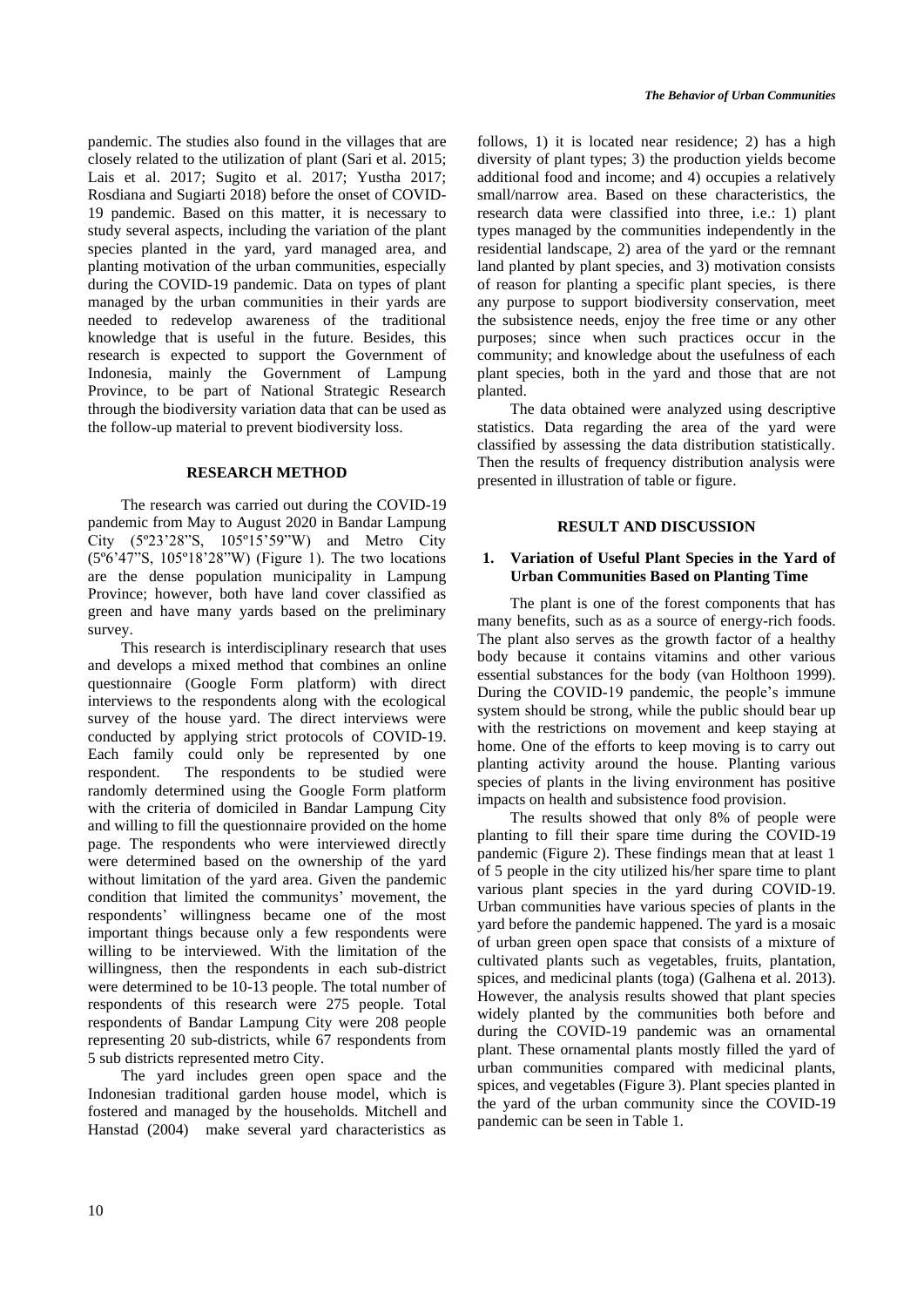

Figure 1 Research location map



Figure 2 Planting time of useful plants in the yard of urban community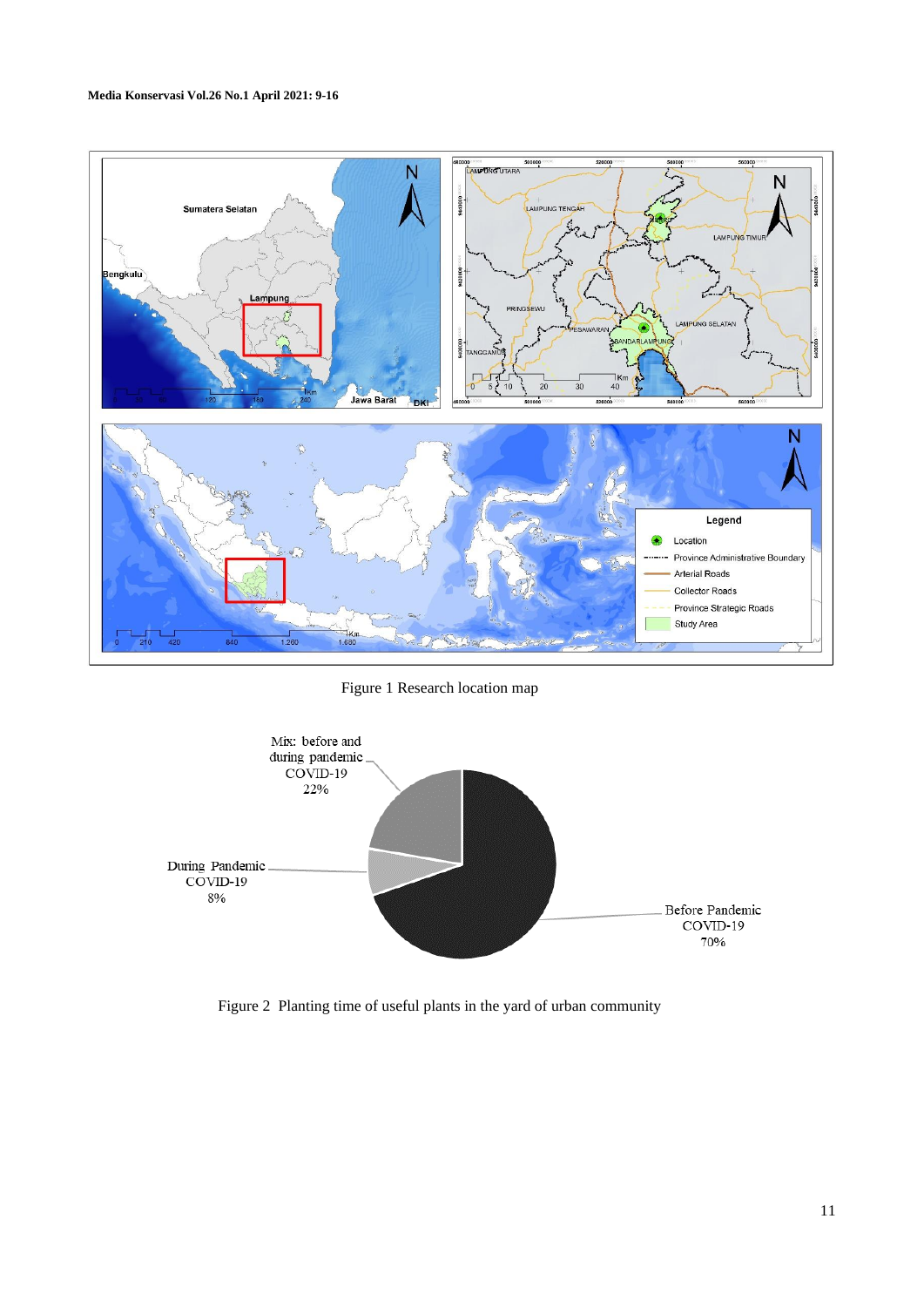

Figure 3 Group of plant species used in the yard of the urban community before and during the COVID-19 pandemic

|  |  | Table 1 Plant species planted in the vard of the urban community since the COVID-19 pandemic |
|--|--|----------------------------------------------------------------------------------------------|
|  |  |                                                                                              |

| <b>Plant species</b> | Scientific name | <b>Source</b> | <b>Plant classification</b> |
|----------------------|-----------------|---------------|-----------------------------|
| Devil's tongue       | Sansevieria sp. | Buying        | Ornamental                  |
| Aloe vera            | Aloe sp.        | Planted       | Ornamental and medicinal    |
| Coconut bonsai       | Cocos nucifera  | Planted       | Ornamental                  |
| Chinese evergreen    | Aglaonema spp.  | Planted       | Ornamental                  |
| Aster                | Aster sp.       | Planted       | Ornamental                  |

经

 $\overline{a}$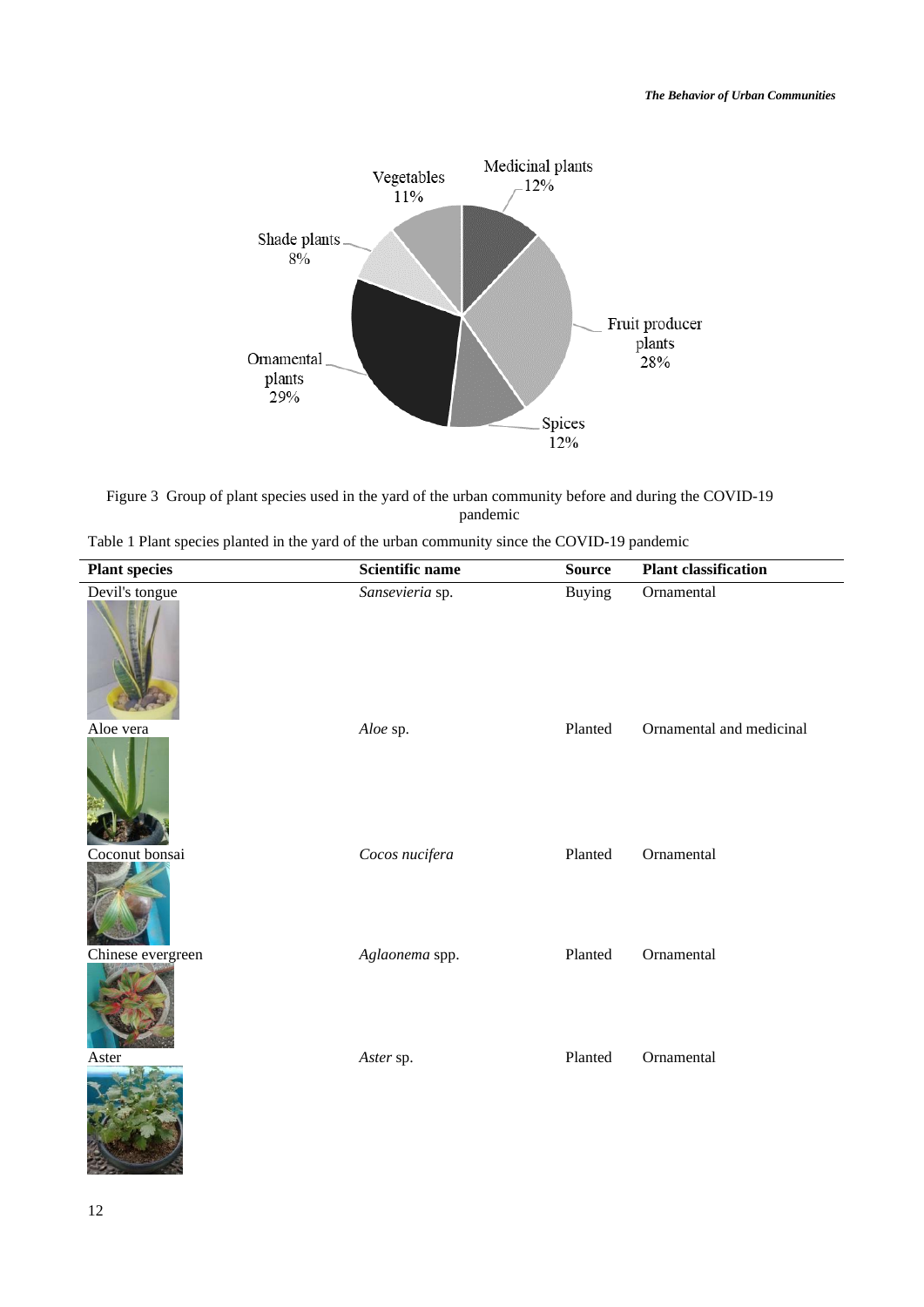### **Media Konservasi Vol.26 No.1 April 2021: 9-16**

| <b>Plant species</b>                                   | Scientific name      | <b>Source</b> | <b>Plant classification</b> |
|--------------------------------------------------------|----------------------|---------------|-----------------------------|
| Primadona (a type of Chinese evergreen) Aglaonema spp. |                      | Planted       | Ornamental                  |
| Orchid                                                 | Dendrobium nubile    | Planted       | Ornamental                  |
| Galangal                                               | Alpinia galanga      | Planted       | Medicinal                   |
| Temulawak (Javanese ginger)                            | Curcuma zanthorrhiza | Planted       | Medicinal                   |
| Red ginger                                             | Zingiber officinale  | Planted       | Medicinal                   |

### **2. Yard Area of Urban Communities**

Based on the total target respondents data, either fill out a questionnaire online or interviewed directly, it was found that the average area of the yard in the two research locations was different. Based on the average area, the yard of the Bandar Lampung City community was in the range of  $34.1801 \pm 7.2139$  m<sup>2</sup>, while the yard of Metro City was in the range of  $280.4538 \pm 70.8340$  m<sup>2</sup>. The most spacious area of the yard obtained from the survey results in Metro City reached  $3000 \text{ m}^2$ , while in Bandar Lampung City only reached 1000 m<sup>2</sup>. Based on these results, it is concluded that the yard in Bandar Lampung City is much smaller than Metro City because the average area of the yard of Metro City community is eight times the average area of the yard in Bandar Lampung City. The Green Open Space Area of Metro City was around 154.043 Ha, or about 2.24 per cent of the total area of the region (Amri 2020), while the Green Open Space (RTH) area of Bandar Lampung City was around 12.62% of the total area (Pratama 2015). The population demographics of Bandar Lampung City are

greater than the population in Metro City, so that the available land is also very narrow.

This research found that more than 88% of the yards had an area up to 100 m<sup>2</sup>. Based on the findings of the area of the yard in this research, they were classified into five categories. Data processing showed the interval of the five classes of the area of the yard, which were, 1) very narrow (less than  $20 \text{ m}^2$ ), 2) narrow (20-50 m<sup>2</sup>), 3) medium (50-100 m<sup>2</sup>), 4) wide (100-200 m<sup>2</sup>), and 5) very wide (more than  $200 \text{ m}^2$ ). Data processing results were in accordance with the classifications done by Sarwadi and Irwan (2018) in Yogyakarta City. The frequency distribution showed that most of the yard in the cities under study was very narrow (Figure 4). If the two cities are compared, the majority of the yard in Bandar Lampung City (94%) had an area up to  $100 \text{ m}^2$ , while in Metro City, only 67.69% of the yard had an area of 100  $m<sup>2</sup>$ , and the remaining 32.31% had an area >100 m<sup>2.</sup> The yard condition of the majority of people in Bandar Lampung City and Metro City can be seen in Figure 5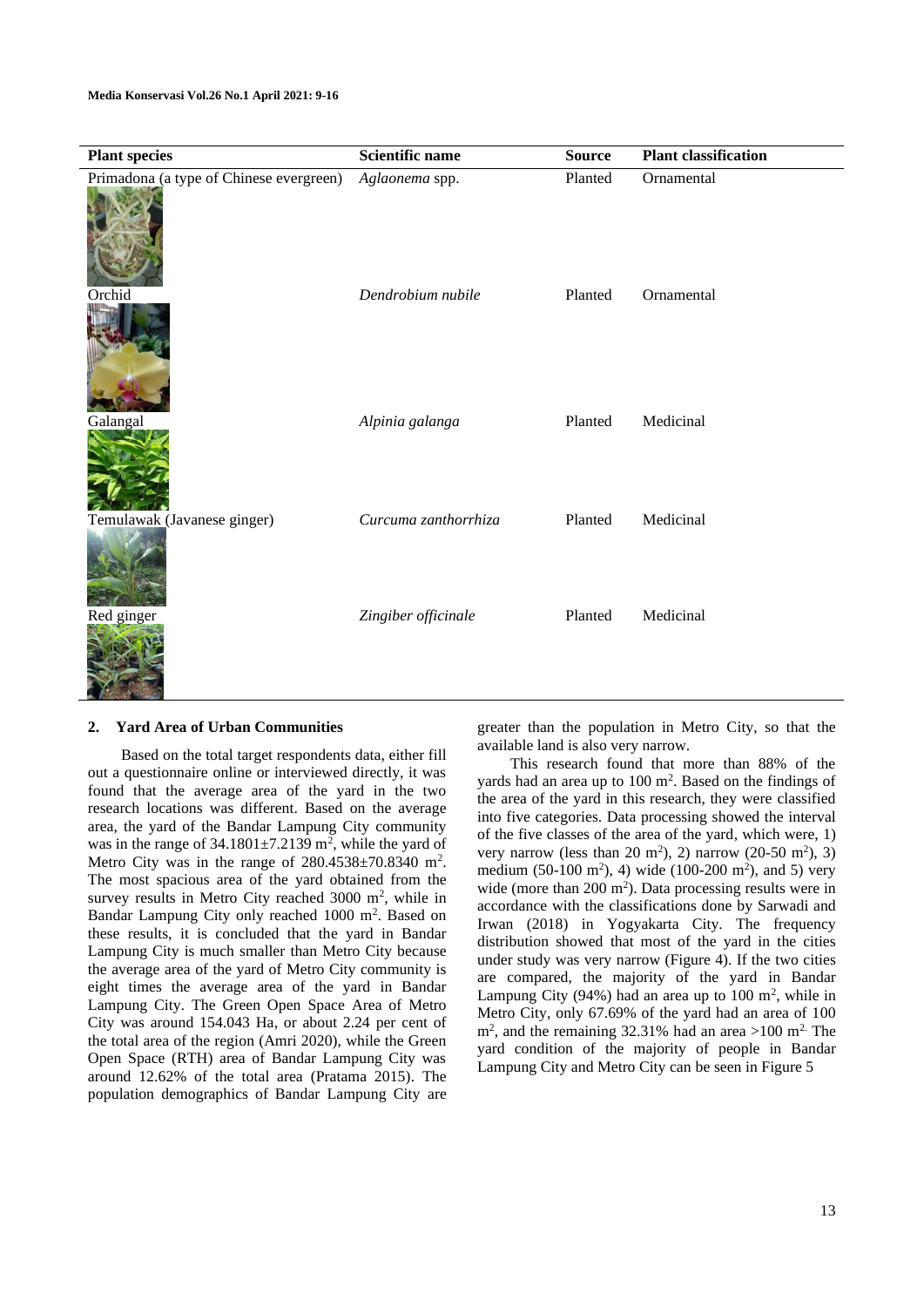|                           | $<$ 20 square<br>meter | $20-50$ square<br>meter | $50-100$ square<br>meter | 100-200 square<br>meter | $>200$ square<br>meter |
|---------------------------|------------------------|-------------------------|--------------------------|-------------------------|------------------------|
|                           | Very narrow            | Narrow                  | Medium                   | Wide                    | Very wide              |
| $\blacksquare$ Metro City | 49.23                  | 10.77                   | 6.15                     | 3.08                    | 30.77                  |
| ■ Bandar Lampung City     | 81.04                  | 10.90                   | 2.84                     | 2.37                    | 2.84                   |

#### **Bandar Lampung City** ■ Metro City

| <b>COLL</b> |  |  |
|-------------|--|--|
|             |  |  |

Figure 4 Percentage of respondents based on the classification of the area of yard owned



Figure 5 Yard Condition of the majority of people of Bandar Lampung City that is narrow (left), while in Metro City looks wider (right)

The smallest area of yard obtained from the survey results in Metro City was  $6 \text{ m}^2$ , while in Bandar Lampung City, the smallest area of yard found was zero square meters or did not have a yard at all (Figure 4). Similar conditions are believed to also occur in different urban areas in Indonesia because of the generally difficult yard to find there. However, to assess the relationship between the area of the yard or remnant land in the residential landscape with high and low diversity of plant species managed by the community needs to be analyzed further. So far, the research results have not found the answer. The results of this research suspect that there is no relationship between the area of remnant land and the variation of plant species planted, except the motivation to plant.

### **3. The motivation of Urban Communities to Plant in the Yard**

The life of the community is inseparable from the utilization of useful plant species in the surrounding areas. With the limited land indicated by the dominance of the narrow-size yard, the urban communities under study are still trying to manage various plant species inside their house by using pots or other media. From direct observation, ornamental plants are primarily planted in the pot, while the medicinal plants are planted directly in the yard (Table 1). Their motivation is to enjoy the yield (herbs and medicines), fill the spare time, enjoy gardening and love plants, make the house beautiful and cool, and even plant it for sale. Of the five planting goals or motivation of the urban community, the motivation to enjoy the yield is the highest, followed by the desire to have a beautiful yard and enjoy gardening (Figure 6).

The ornamental plant is a collection plant (hobby) with aesthetic value and is enjoyed visually (Irwan and Sarwadi 2015). Medicinal plants, which are primarily rhizomes, are planted in the ground to grow and develop optimally. In addition, medicinal plants also function as a condiment for cooking, so planting them directly in the ground will make it easier to harvest. The action of the urban community with planting and maintaining the plant affects productive landscape development (Irwan and Sarwadi 2016). Productive landscapes can benefit the ecosystem as a whole. The benefit to the ecosystem can be discovered in the presence of wildlife species that help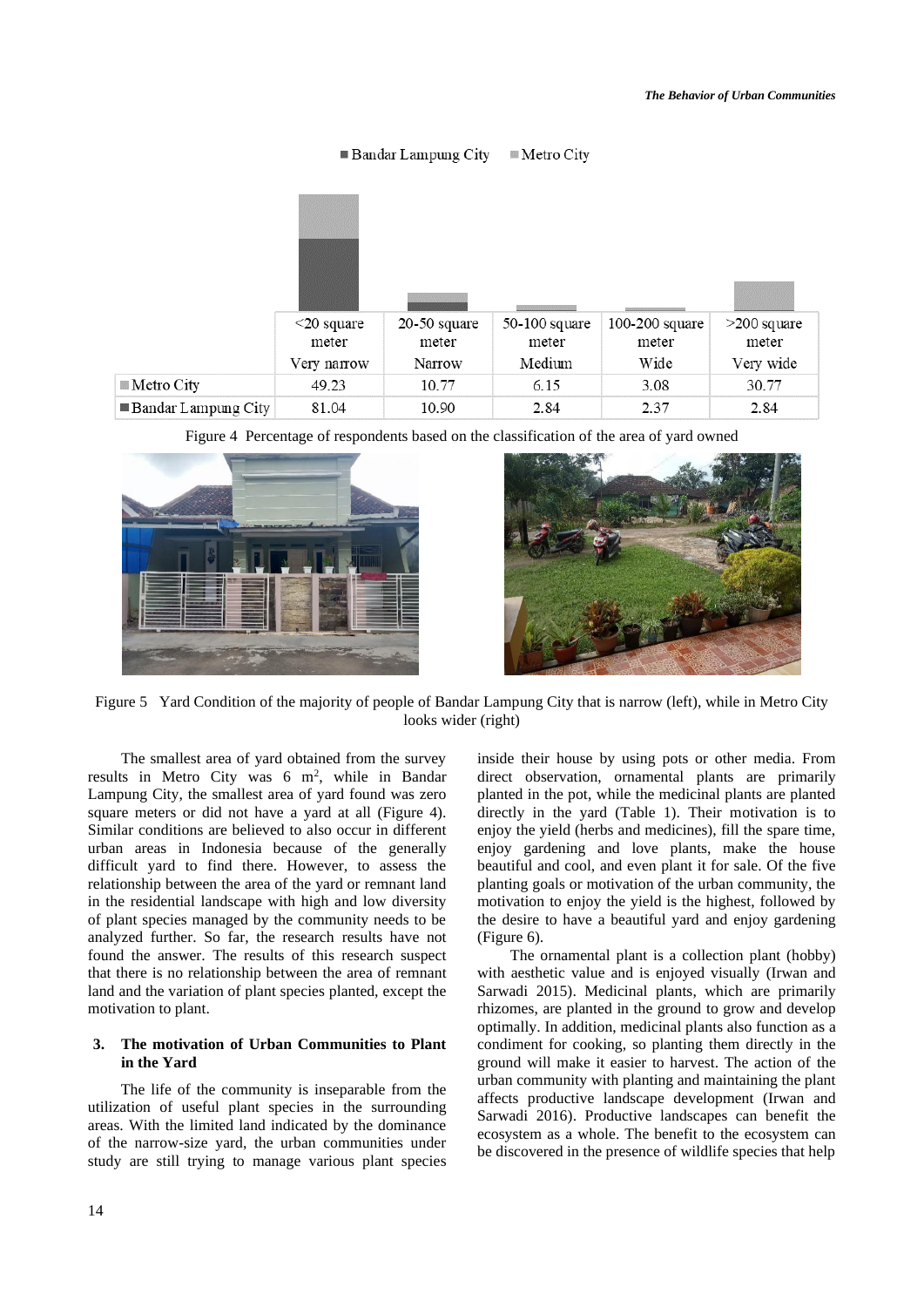develop landscapes such as birds. One of the findings regarding the composition of vegetation and its relationship to bird species diversity was found at the Universitas Lampung. The variety of plant species that develop at the Universitas Lampung presents 37 species of birds (Iswandaru et al. 2020). So this can be a good start for environmental restoration and improved quality of life.

This condition is believed to keep existing during the COVID-19 pandemic and after the pandemic ends or until the modernization keeps expanding. This is because humans who have a long history of the plant will

continue to need it to support their lives (Hakim 2014). To improve the quality of life, the relationship of humans and biodiversity elements will continue to develop despite many limitations. People in big cities with minimal land like Boston in the United States keep planting fruits and vegetables even on top of the roof of their house to support life (Saha and Eckelman 2017). However, there are also groups of people who are not used to manage their yard by planting useful plant species, thus raising awareness is necessary (Rosdiana and Sugiarti 2018; Solihin et al. 2018).



Figure 5 Planting motivation of the urban communities.

### **CONCLUSION**

Plant species planted by urban communities are varied, ranging from ornamental plants, medicinal plant, spices, shade plants, vegetables, and fruits. However, the ornamental plants are most widely planted during the COVID-19 pandemic. The urban communities should try to plant different herbs to maintain health and increase the immune system considering the pandemic conditions. The habit of planting in the urban community has existed long before the onset of the pandemic. The motivations include enjoying the yield (herbs and medicines), fill the spare time, enjoy gardening and love plants, make the house beautiful and cool, even planting them for sale. Of the five planting goals or motivation of the urban community, the motivation to enjoy the yield is the highest, followed by the desire to have a beautiful yard and enjoy gardening. This condition is believed to keep existing despite the modernization that keeps expanding.

### **ACKNOWLEDGEMENT**

This research was published on a research grant from DIPA BLU the University of Lampung in 2020 with Contract number 5742.001.002.053.C.525119, the Fiscal year 2020, and SP DIPA 023.17.2.677516/2020 dated December 27, 2019, entitled "Biodiversity Variation in the Housing Landscape as an Improvement Indicator of Environmental Quality of Urban Communities and Manifestation of Women's Perspectives in Environmental Management".

### **REFERENCES**

- Amri MT. 2020. Analisis ruang terbuka hijau di Kota Metro [skripsi]. Bandar Lampung: Fakultas Tarbiyah dan Keguruan, UIN Raden Inten
- Breuste J, Niemelä J, Snep RPH. 2008. Applying landscape ecological principles in urban environments. *Landscape Ecology*. 23(10):1139– 1142. doi:10.1007/s10980-008-9273-0.
- Fuller RA, Irvine KN, Devine-Wright P, Warren PH, Gaston KJ. 2007. Psychological benefits of greenspace increase with biodiversity. *Biology Letters*. 3(4):390–394. doi:10.1098/rsbl.2007.0149.
- Galhena DH, Freed R, Maredia KM. 2013. Home gardens: a promising approach to enhance household food security and wellbeing. *Agriculture & Food Security*. 2(8):1–13. doi:10.1186/2048-7010-2-8.
- Goddard MA, Dougill AJ, Benton TG. 2010. Scaling up from gardens: biodiversity conservation in urban environments. *Trends in Ecology and Evolution*. 25(2):90–98. doi:10.1016/j.tree.2009.07.016.
- Goddard MA, Dougill AJ, Benton TG. 2013. Why garden for wildlife? Social and ecological drivers, Motivations and barriers for biodiversity management